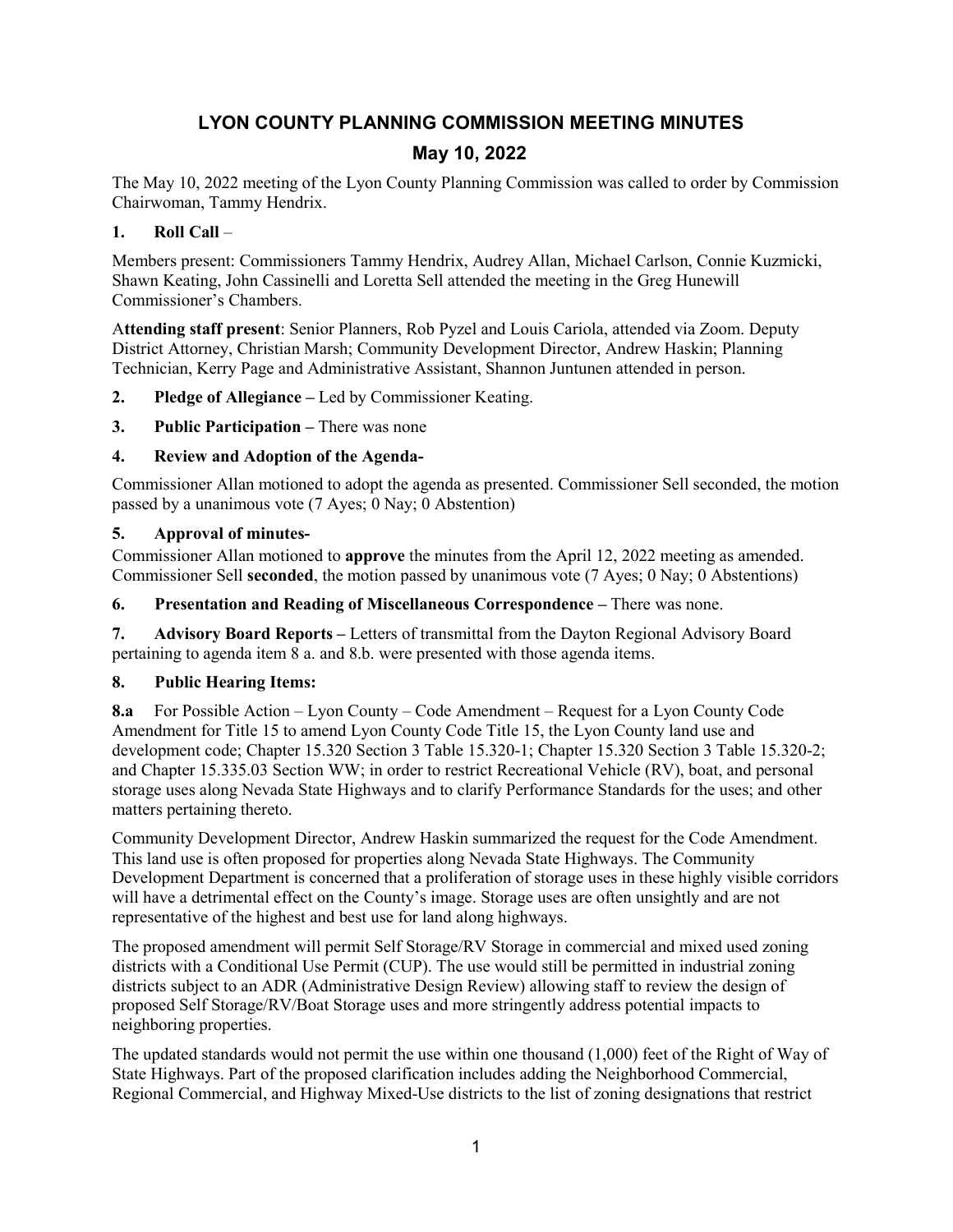general outdoor storage (unless specifically approved via CUP). The Service Industrial (SI) zoning district is proposed for removal from the same list.

The Planning Commission and Staff deliberated about the pros and cons of the proposed amendment.

**Public Comment-** There was none.

**Commissioner Sell** motioned to forward a recommendation of **approval of** the request for a Lyon County Code Amendment for Title 15 to amend Lyon County Code Title 15, the Lyon County land use and development code; Chapter 15.320 Section 3 Table 15.320-1; Chapter 15.320 Section 3 Table 15.320-2; and Chapter 15.335.03 Section WW; in order to restrict Recreational Vehicle (RV), boat, and personal storage uses along Nevada State Highways and to clarify Performance Standards for the uses; and other matters pertaining thereto as presented.

Commissioner Carlson **seconded,** the motion passed by a unanimous vote (7 Ayes; 0 Nay; 0 Abstentions).

**8.b.** For Possible Action – Lyon County Community Development Department 2020 Master Plan Update – Request to adopt revisions to Chapter 7 – Public Facilities And Services of the 2020 Comprehensive Master Plan update to include above-ground utility corridors as required by Nevada Revised Statutes 278.165.

Senior Planner, Rob Pyzel summarized the request for the revisions to the 2020 Master Plan, Chapter 7. In 2014, the Board of Commissioners approved a master plan amendment to incorporate an aboveground utility corridor element, into the 2010 Comprehensive Master Plan, including a map showing the designated aboveground utility corridors. This amendment complied with the 2013 legislation. As part of the 2020 Comprehensive Master Plan update, this section of the Public Facilities section was inadvertently left out of the version that was eventually reviewed and adopted by the Board of Commissioners at their December 16, 2021 meeting. As such, staff is bringing forward this master plan amendment in order to address the current lack of said required element of the Lyon County Master Plan.

The Planning Commission and Staff discussed how it is decided what utilities go above ground versus below, if the corridors will be the same as they are in the 2010 Master Plan and if NV Energy was contacted.

# **Public Comment**-There was none

Commissioner Sell motioned to **approve** the request to adopt revisions to Chapter 7 of Lyon County Community Development Department 2020 Master Plan Update – Public Facilities And Services of the 2020 Comprehensive Master Plan update to include above-ground utility corridors as required by Nevada Revised Statutes 278.165. as presented.

Commissioner Allan **seconded,** the motion passed by a unanimous vote (7 Ayes; 0 Nay; 0Abstentions)

**8.c.** For Possible Action- Lyon County Community Development Department-Request for a Lyon County Code Amendment for Title 15 to amend Lyon County Code Title 15 to Amending Lyon County Code Title 15 – Land Use And Development Code; amending Lyon County Code Title 15, the land use and development code; Chapters 15.607.01 (A); 15.607.04 (A); 15.607.04 (B); 15.607.05 (A); 15.607.05 (B); 15.607.06 (A);15.607.06 (D) and 15.607.06 (E); to authorize the Community Development Director to approve final subdivision map applications as allowed under Nevada Revised Statutes 278.380.

Community Development Director, Andrew Haskin, explained the requested code amendment to Title 15 pertaining to final subdivision maps. The topic came up in conversation with one of the County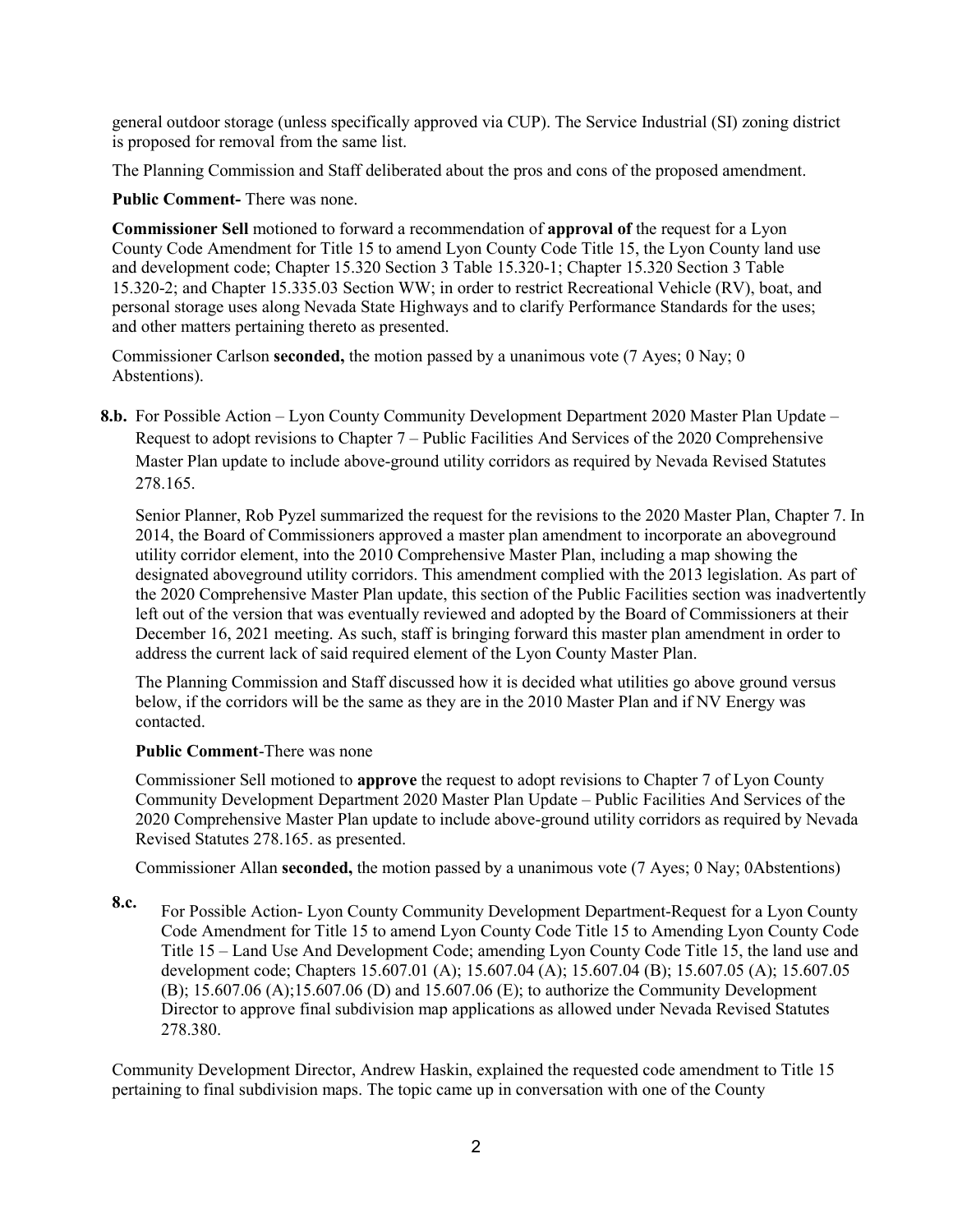Commissioners. It was suggested that this amendment be brought forward to allow the Community Development Director to approve final subdivision maps under Nevada Revised Statutes 278.380.

This will alleviate the need to agendize these applications for approval by the Board of County Commissioners. Mr. Haskin stated this will not affect the approval process of tentative subdivision map applications, or tentative and final parcels map applications.

### **Public Comment –**

Amanda Brinnand-Stagecoach resident, voiced concerns about changing the process and taking out the Public Comment part of the process.

Community Development Director, Andrew Haskin, replied staff will still be reviewing the application to make sure all the conditions of approval on the Tentative Map have been met. A Final Subdivision Map cannot be further conditioned.

Senior Planner, Rob Pyzel, said the final map is sent out to State Agencies such as NDEP, NDOT, Water Resources, County Roads Department, Utilities and Engineering to ensure all conditions put forth are met before each department signs off on the final map

Commissioner Sell motioned to forward a **recommendation of approval** of the request for a Lyon County Code Amendment for Title 15 to amend Lyon County Code Title 15 to Amending Lyon County Code Title 15 – Land Use And Development Code; amending Lyon County Code Title 15, the land use and development code; Chapters 15.607.01 (A); 15.607.04 (A); 15.607.04 (B); 15.607.05 (A); 15.607.05 (B); 15.607.06 (A);15.607.06 (D) and 15.607.06 (E); to authorize the Community Development Director to approve final subdivision map applications as allowed under Nevada Revised Statutes 278.380.

Commissioner Keating **seconded,** the motion passed by a unanimous vote (7 Ayes; 0 Nay; 0 Abstentions)

# **RECESS TO CONVENE AS THE LYON COUNTY PUBLIC LANDS MANAGEMENT ADVISORY BOARD**

# **9. Public Participation**- None

**10. Action Items-** None

**11. Staff update on Public Lands Bill-** Community Development Director, Andrew Haskin, said there was no new update on the Public Lands Bill at this time. The County is still waiting for the contractor to create proposed maps with areas/land to be included in the Lands Bill. Once those are received the County will move forward with Public meetings and the process.

- **12**. **Board Member Comments-** None
- **13. Future Agenda Items-** None
- **14. Public Participation-** None

# **ADJOURN TO RECONVENE AS THE LYON COUNTY PLANNING COMMISSION**

### **15. Staff Comments and Commissioner Comments:**

Commissioner Allan introduced new Deputy District Attorney, Christian Marsh for the record.

Commissioner Hendrix asked staff what was going on with zoning map amendment and reversion to acreage for the Arryn, Inc. projects that were approved by the Board of County Commissioners in May of 2021. Staff responded.

### **15.a. Staff update on recent County Commissioners actions**